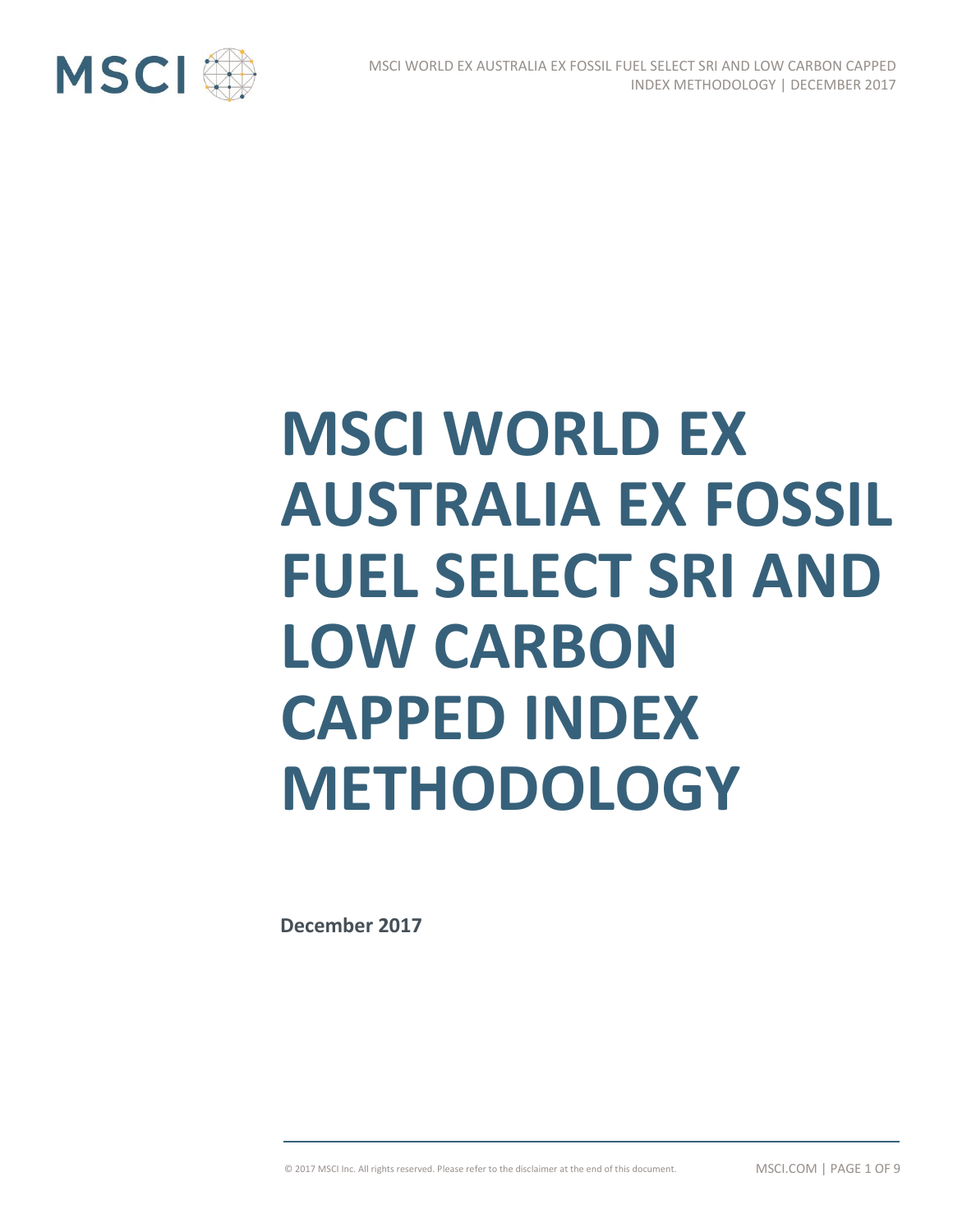

| <b>CONTENTS</b> | $\mathbf{1}$                                                           |                                                                    |  |  |
|-----------------|------------------------------------------------------------------------|--------------------------------------------------------------------|--|--|
|                 | $\overline{2}$                                                         | Constructing the MSCI World ex Australia ex Fossil Fuel Select SRI |  |  |
|                 |                                                                        |                                                                    |  |  |
|                 | 2.1                                                                    | Applying the MSCI Global ex Fossil Fuels Indexes Methodology 4     |  |  |
|                 | $2.2^{\circ}$                                                          |                                                                    |  |  |
|                 | 2.3                                                                    |                                                                    |  |  |
|                 | 2.4                                                                    |                                                                    |  |  |
|                 | 3<br>Maintaining the MSCI World ex Australia ex Fossil Fuel Select SRI |                                                                    |  |  |
|                 |                                                                        |                                                                    |  |  |
|                 | 3.1                                                                    |                                                                    |  |  |
|                 | 3.1.1                                                                  |                                                                    |  |  |
| 3.1.2           |                                                                        |                                                                    |  |  |
|                 | 3.1.3                                                                  |                                                                    |  |  |
|                 | 3.2                                                                    |                                                                    |  |  |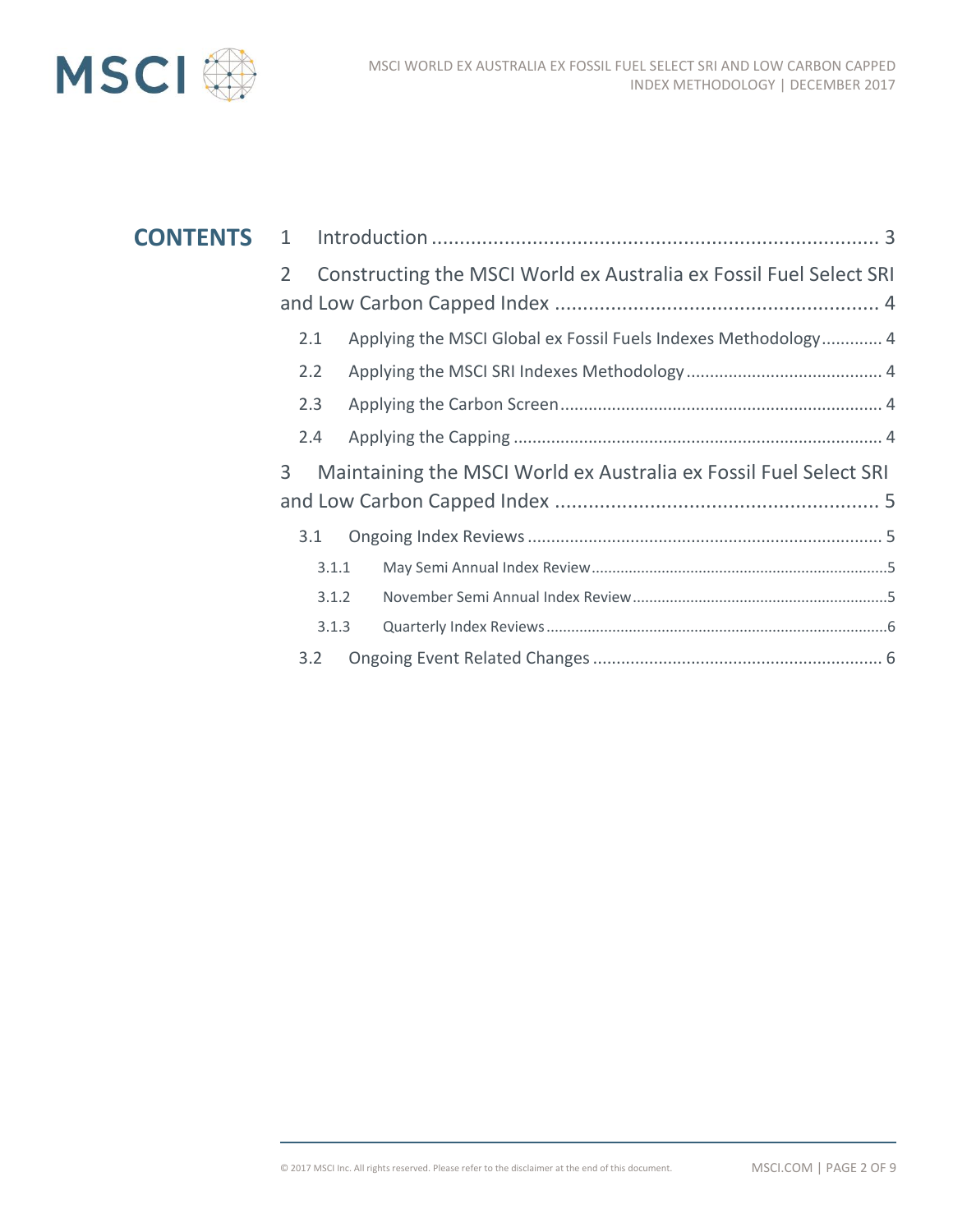

### **1 INTRODUCTION**

The MSCI World ex Australia ex Fossil Fuel Select SRI and Low Carbon Capped Index aims to represent the performance of a set of companies that have high Environmental, Social and Governance (ESG) performance. The index is also designed to select companies with low carbon emissions relative to sales and low potential carbon emissions per dollar of market capitalization, while excluding companies that own fossil fuel reserves used for energy purposes. The index aims to achieve diversification by controlling for the maximum weight assigned to each security, thereby avoiding concentration risk.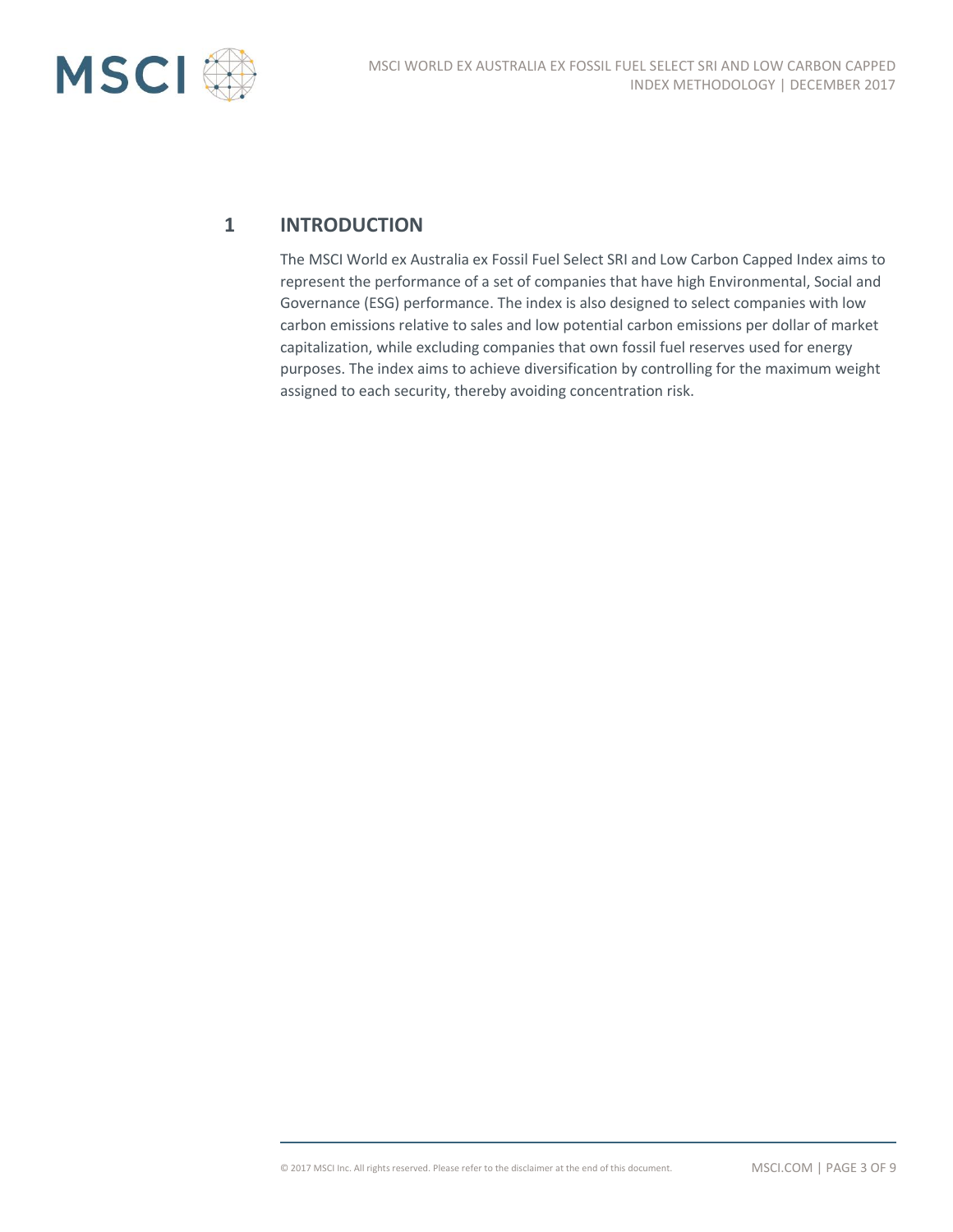

## **2 CONSTRUCTING THE MSCI WORLD EX AUSTRALIA EX FOSSIL FUEL SELECT SRI AND LOW CARBON CAPPED INDEX**

The MSCI World ex Australia ex Fossil Fuel Select SRI and Low Carbon Capped Index (the "Index") is constructed from the MSCI World ex Australia Index (the "Parent Index") in the following steps.

#### **2.1 APPLYING THE MSCI GLOBAL EX FOSSIL FUELS INDEXES METHODOLOGY**

The MSCI Global ex Fossil Fuels Indexes methodology<sup>1</sup> is applied to the Parent Index.

#### **2.2 APPLYING THE MSCI SRI INDEXES METHODOLOGY**

The MSCI SRI Indexes methodology<sup>2</sup> is applied to the resulting set of constituents with the following customization:

- The index targets 15% of the free float adjusted market capitalization of each Global Industry Classification Standard (GICS®) sector of the underlying securities.
- The selection rules are applied on the resulting set of constituents directly, as opposed to creating regional indexes and aggregating those.

#### **2.3 APPLYING THE CARBON SCREEN**

From the securities selected from the previous step, companies with low exposure to carbon risk, identified as companies with low carbon emission intensity and low potential emissions per dollar of market capitalization, are selected for inclusion in the index. The selection is done in accordance with sections 3.3.1 and 3.3.2 of the MSCI Global Low Carbon Leaders Indexes methodology<sup>3</sup>.

#### **2.4 APPLYING THE CAPPING**

The maximum weight of any security in the Index is capped at 5% in accordance with the MSCI Capped Indexes methodology<sup>4</sup>. The excess weight of the capped securities is distributed among the remaining constituents in proportion of their free float market capitalization.

 1 Please refer to the MSCI Global ex Fossil Fuels Indexes methodology a[t www.msci.com/index-methodology](http://www.msci.com/index-methodology)

<sup>&</sup>lt;sup>2</sup> Please refer to the MSCI SRI Indexes methodology a[t www.msci.com/index-methodology](http://www.msci.com/index-methodology)

<sup>&</sup>lt;sup>3</sup> Please refer to the MSCI Global Low Carbon Leaders Indexes methodology a[t www.msci.com/index-methodology](http://www.msci.com/index-methodology)

<sup>&</sup>lt;sup>4</sup> Please refer to the MSCI Capped Indexes methodology a[t www.msci.com/index-methodology](http://www.msci.com/index-methodology)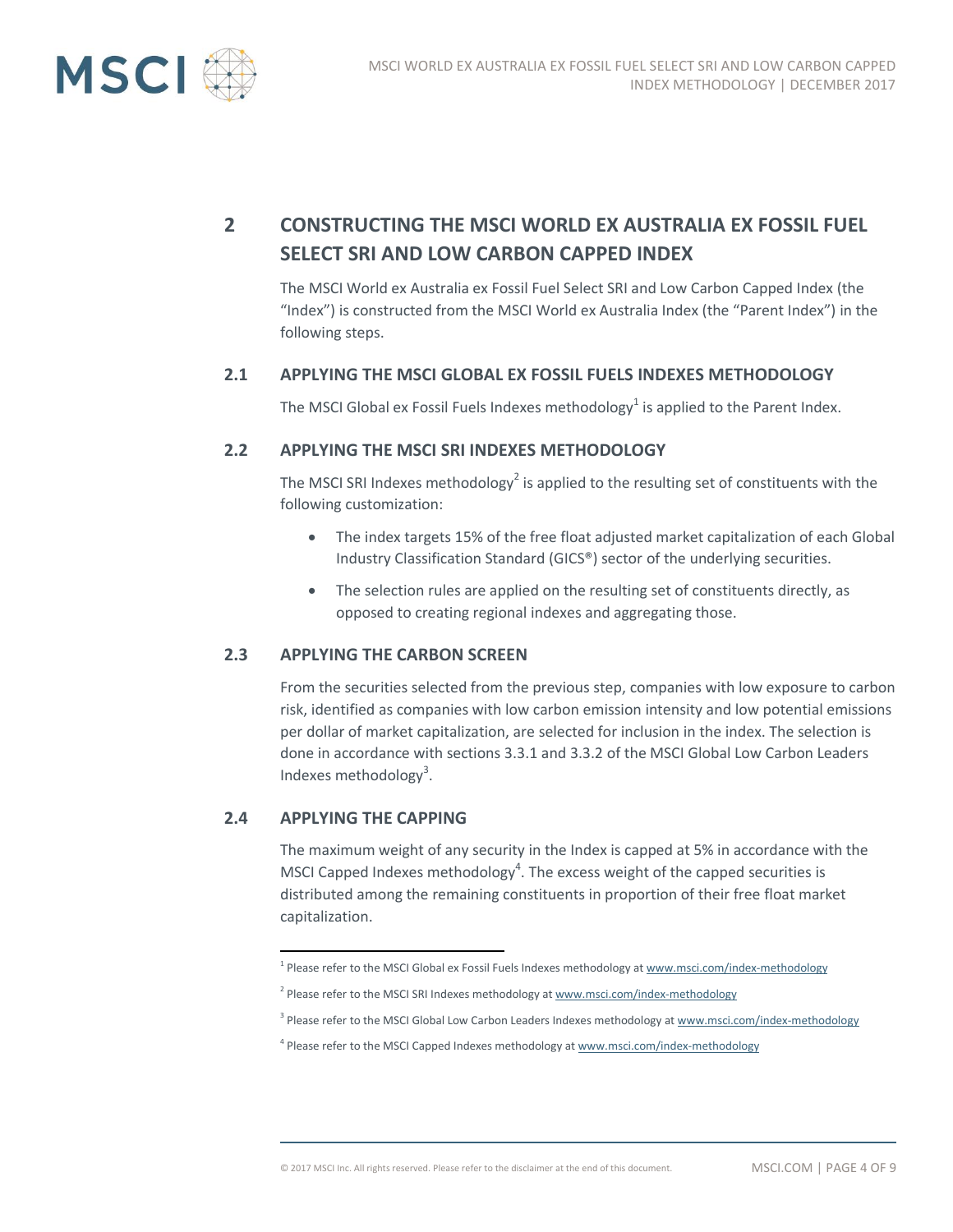

# **3 MAINTAINING THE MSCI WORLD EX AUSTRALIA EX FOSSIL FUEL SELECT SRI AND LOW CARBON CAPPED INDEX**

#### **3.1 ONGOING INDEX REVIEWS**

The Index is reviewed on a quarterly basis, coinciding with the May and November Semi-Annual Index Reviews and the February and August Quarterly Index Reviews of the Parent Index. The pro forma index is typically announced nine business days before the effective date.

In general, MSCI uses MSCI ESG Research data (including MSCI ESG Ratings, MSCI ESG Controversies Scores and MSCI Business Involvement Screening Research) as of the end of the month preceding the Index Reviews for the rebalancing of the MSCI World ex Australia ex Fossil Fuel Select SRI and Low Carbon Capped Index. For some securities, such data may not be published by MSCI ESG Research by the end of the month preceding the Index Review. For such securities, MSCI will use ESG data published after the end of month, when available, for the rebalancing of the MSCI World ex Australia ex Fossil Fuel Select SRI and Low Carbon Capped Index.

#### **3.1.1 MAY SEMI ANNUAL INDEX REVIEW**

At the May Semi-Annual Index Review, the MSCI Global ex Fossil Fuels Indexes methodology is first applied on the Parent Index. The next step is the application of the MSCI SRI Indexes methodology, which includes an annual reconstitution in order to target 15% free floatadjusted cumulative market capitalization of each sector. As described in the MSCI SRI Indexes methodology, a buffer of 30% is used on the target coverage of 15% to minimize turnover<sup>5</sup>.

The carbon screening and the capping as described in sections 2.3 and 2.4 are applied on the updated universe selected by the SRI methodology.

#### **3.1.2 NOVEMBER SEMI ANNUAL INDEX REVIEW**

 $\overline{a}$ 

At the November Index Review, the MSCI Global ex Fossil Fuels Indexes methodology is first applied to the Parent Index, followed by the MSCI SRI Indexes methodology. Existing constituents of the Index are deleted from the Index if they do not meet the eligibility criteria described in section 3.2 of the MSCI SRI Indexes methodology. Additions, from the eligible securities as per section 3.2 of the MSCI SRI Indexes methodology, are made only to

<sup>&</sup>lt;sup>5</sup> For further details on application of buffer, please refer to section 4.1.1.2 of the MSCI SRI Indexes methodology, available a[t www.msci.com/index-methodology](http://www.msci.com/index-methodology)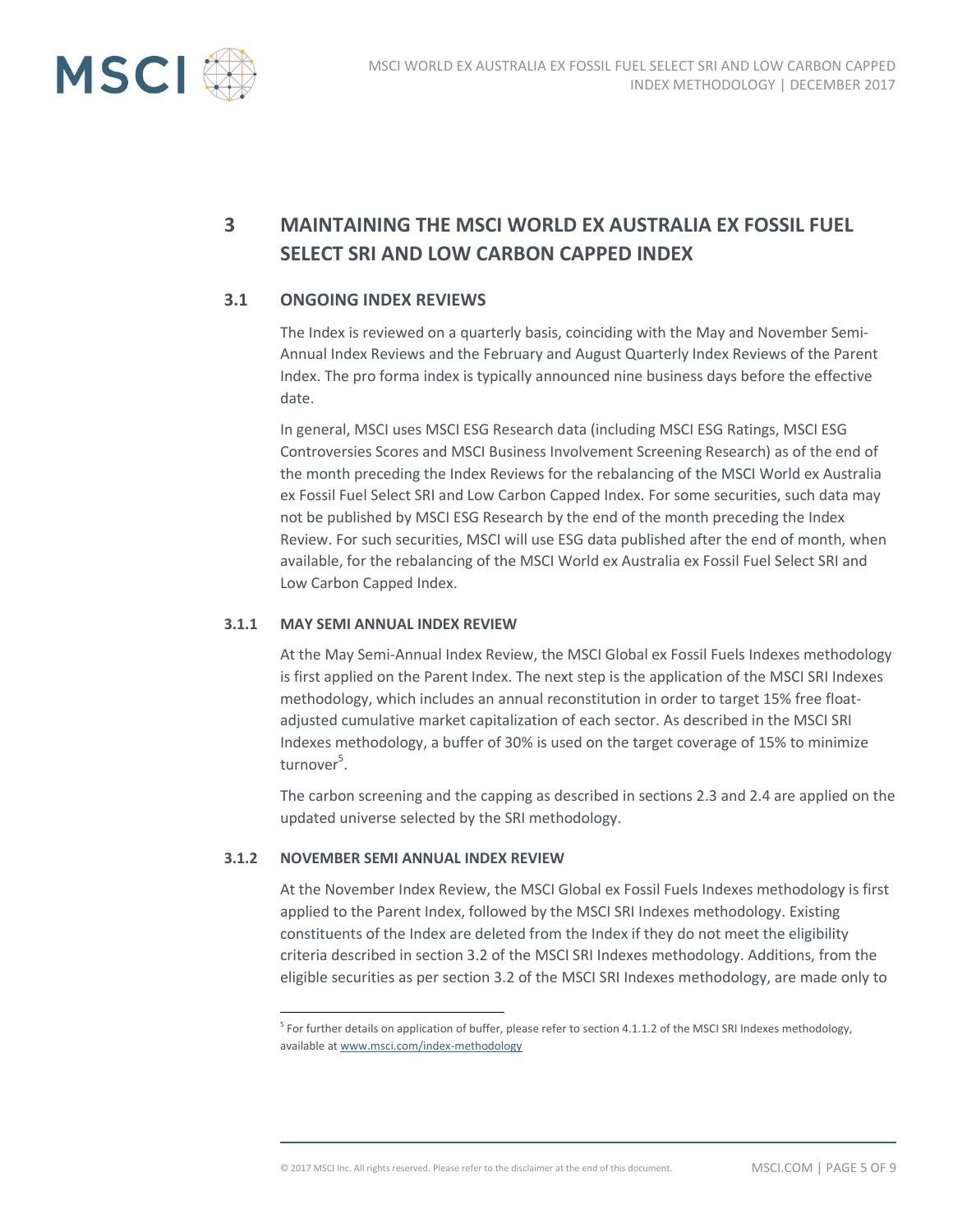

those sectors where the current market capitalization coverage is less than 13.5%, until the 15% target is reached. Market price movements may cause small deviations in the sector coverage between Index Reviews. Therefore, in order to minimize turnover, a buffer of 10% is used on the target coverage of 15% to define under-representation.

The carbon screening and the capping as described in sections 2.3 and 2.4 are applied on the updated universe selected after applying the MSCI SRI Indexes methodology.

#### **3.1.3 QUARTERLY INDEX REVIEWS**

At the quarterly Index Reviews, coinciding with the February and August Quarterly Index Reviews, existing constituents are deleted from the Index if they do not meet the eligibility criteria described in section 3.2 of the MSCI SRI Indexes methodology or are screened out due to the MSCI Global ex Fossil Fuels Indexes methodology.

#### **3.2 ONGOING EVENT RELATED CHANGES**

The general treatment of corporate events in the MSCI World ex Australia ex Fossil Fuel Select SRI and Low Carbon Capped Index aims to minimize turnover outside of Index Reviews. The methodology aims to appropriately represent an investor's participation in an event based on relevant deal terms and pre-event weighting of the index constituents that are involved. Further, changes in index market capitalization that occur as a result of corporate event implementation will be offset by a corresponding change in the Variable Weighting Factor (VWF) of the constituent. There will be no additions to the Index in between Index Reviews.

Additionally, if the frequency of Index Reviews in the Parent Index is greater than the frequency of Index Reviews in the MSCI World ex Australia ex Fossil Fuel Select SRI and Low Carbon Capped Index, the changes made to the Parent Index during intermediate Index Reviews will be neutralized in the MSCI World ex Australia ex Fossil Fuel Select SRI and Low Carbon Capped Index.

The following section briefly describes the treatment of common corporate events within the MSCI World ex Australia ex Fossil Fuel Select SRI and Low Carbon Capped Index.

No new securities will be added (except where noted below) to the Index between Index Reviews. Parent Index deletions will be reflected simultaneously.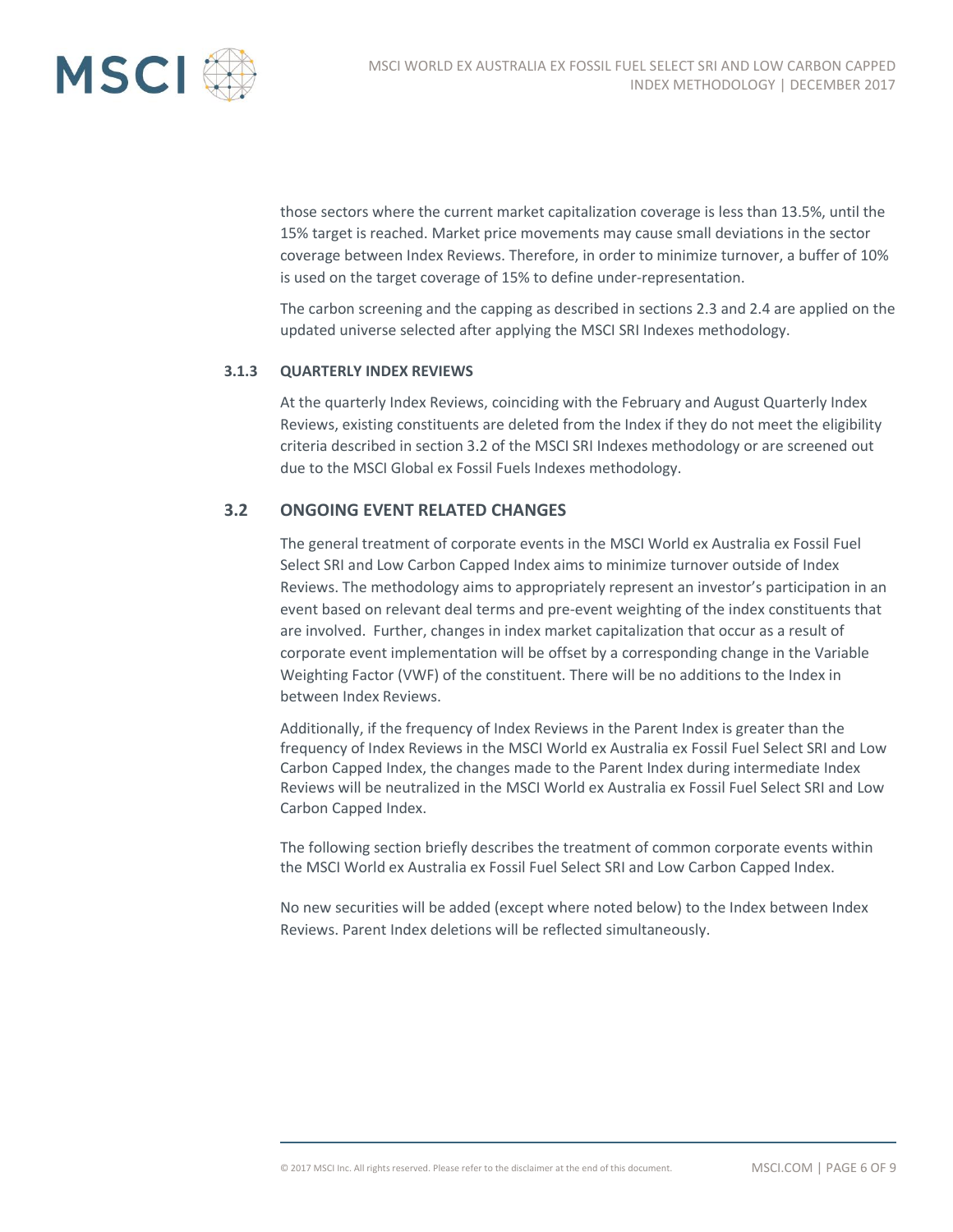

| <b>EVENT TYPE</b>                          | <b>EVENT DETAILS</b>                                                                                                                                                                                                                                            |
|--------------------------------------------|-----------------------------------------------------------------------------------------------------------------------------------------------------------------------------------------------------------------------------------------------------------------|
| <b>New additions to the Parent Index</b>   | A new security added to the parent index<br>(such as IPO and other early inclusions)<br>will not be added to the index.                                                                                                                                         |
| <b>Spin-Offs</b>                           | All securities created as a result of the<br>spin-off of an existing Index constituent<br>will be added to the Index at the time of<br>event implementation. Reevaluation for<br>continued inclusion in the Index will occur<br>at the subsequent Index Review. |
| <b>Merger/Acquisition</b>                  | For Mergers and Acquisitions, the<br>acquirer's post event weight will account<br>for the proportionate amount of shares<br>involved in deal consideration, while cash<br>proceeds will be invested across the<br>Index.                                        |
|                                            | If an existing Index constituent is acquired<br>by a non-Index constituent, the existing<br>constituent will be deleted from the Index<br>and the acquiring non-constituent will not<br>be added to the Index.                                                  |
| <b>Changes in Security Characteristics</b> | A security will continue to be an Index<br>constituent if there are changes in<br>characteristics (country, sector, size<br>segment, etc.) Reevaluation for continued<br>inclusion in the Index will occur at the<br>subsequent Index Review.                   |

Further detail and illustration regarding specific treatment of corporate events relevant to this Index can be found in the MSCI Corporate Events Methodology book under the sections detailing the treatment of events in Capped Weighted and Non-Market Capitalization Weighted indexes.

The MSCI Corporate Events methodology book is available at: <https://www.msci.com/index-methodology>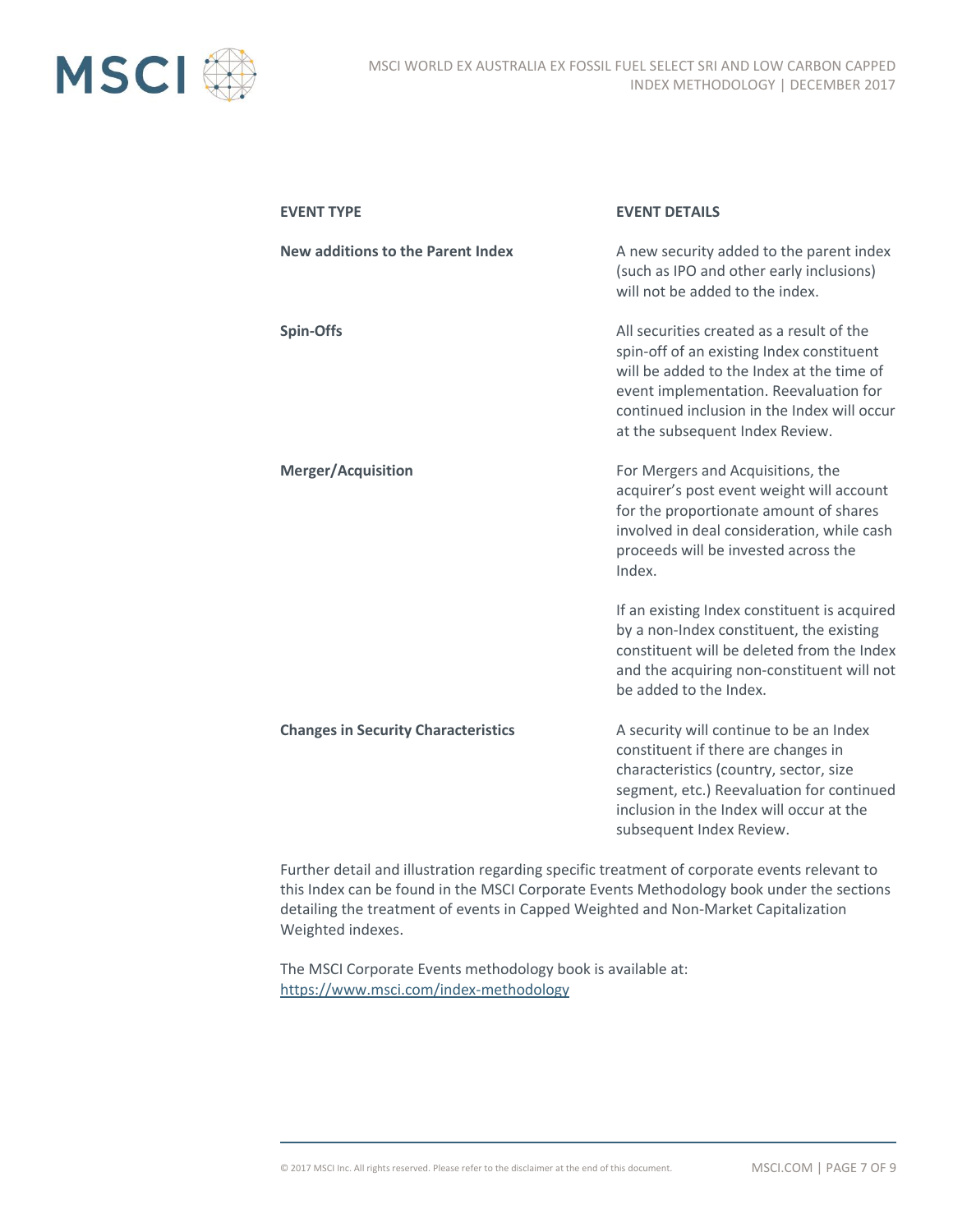

## **CONTACT US**

#### **AMERICAS**

| Americas      | 18885884567 *     |
|---------------|-------------------|
| Atlanta       | + 1 404 551 3212  |
| <b>Boston</b> | + 1 617 532 0920  |
| Chicago       | + 1 312 675 0545  |
| Monterrey     | + 52 81 1253 4020 |
| New York      | + 1 212 804 3901  |
| San Francisco | + 1 415 836 8800  |
| Sao Paulo     | + 55 11 3706 1360 |
| Toronto       | + 1 416 628 1007  |

#### **EUROPE, MIDDLE EAST & AFRICA**

| Cape Town | + 27 21 673 0100  |
|-----------|-------------------|
| Frankfurt | +49 69 133 859 00 |
| Geneva    | +41 22 817 9777   |
| London    | +44 20 7618 2222  |
| Milan     | +39 02 5849 0415  |
| Paris     | 0800 91 59 17 *   |

#### **ABOUT MSCI**

For more than 40 years, MSCI's researchbased indexes and analytics have helped the world's leading investors build and manage better portfolios. Clients rely on our offerings for deeper insights into the drivers of performance and risk in their portfolios, broad asset class coverage and innovative research.

Our line of products and services includes indexes, analytical models, data, real estate benchmarks and ESG research.

MSCI serves 98 of the top 100 largest money managers, according to the most recent P&I ranking.

For more information, visit us at [www.msci.com.](http://www.msci.com/)

#### **ASIA PACIFIC**

| China North | 10800 852 1032 *  |
|-------------|-------------------|
| China South | 10800 152 1032 *  |
| Hong Kong   | + 852 2844 9333   |
| Mumbai      | + 91 22 6784 9160 |
| Seoul       | 00798 8521 3392 * |
| Singapore   | 800 852 3749 *    |
| Sydney      | + 61 2 9033 9333  |
| Taipei      | 008 0112 7513 *   |
| Tokyo       | + 81 3 5290 1555  |

 $* =$  toll free